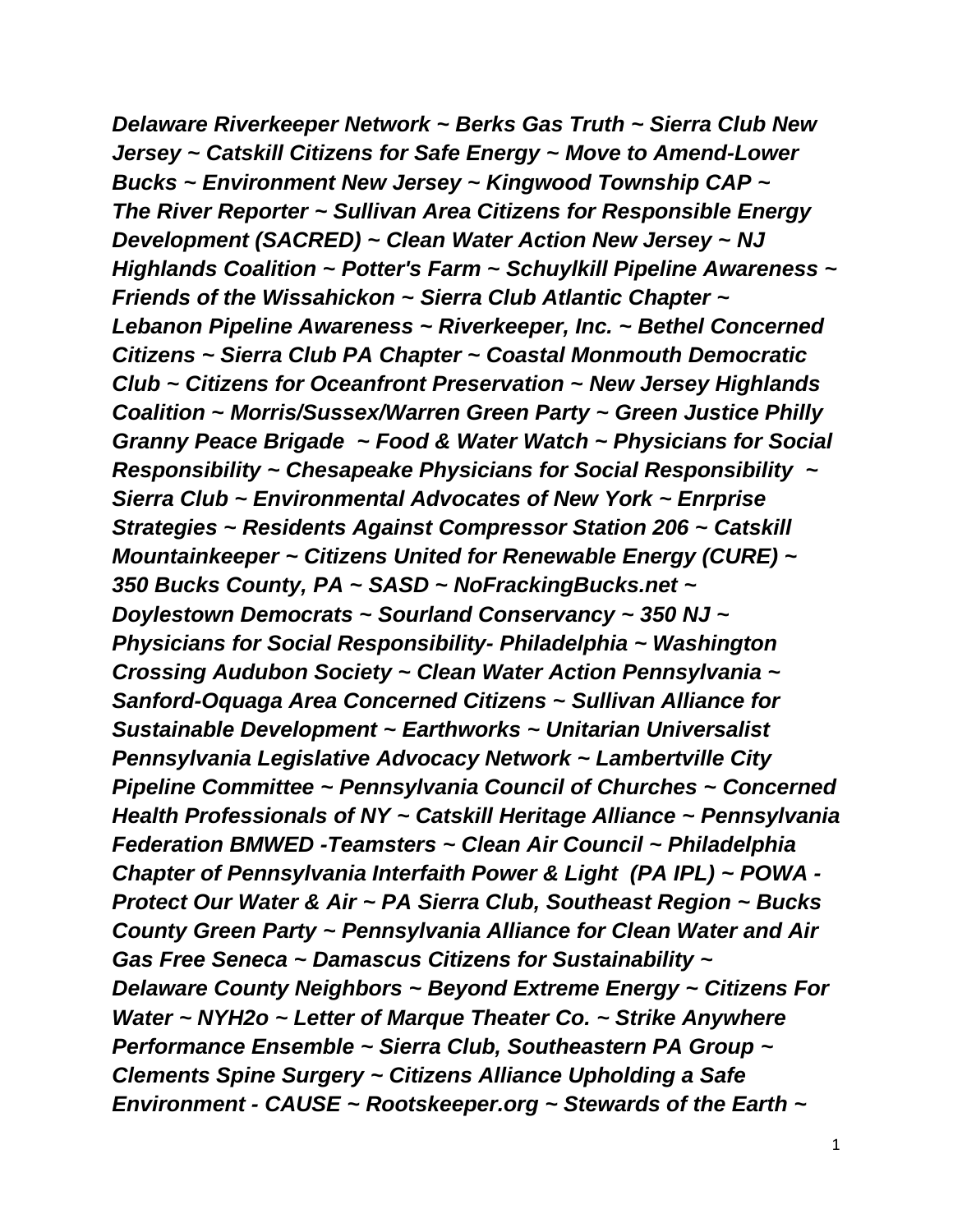*Ballona Creek Renaissance ~ Yahi Group of the Sierra Club ~ North American Climate, Conservation and Environment (NACCE) ~ wissahickon valley landscapes ~ Sane Energy Project ~ Topanga Peace Alliance ~ 500 Women Scientists, Philly Pod ~ Sludge Free UMBT ~ Aquashicola/ Pohopoco Watershed Conservancy ~ Our Health, Our Future, Our Longmont ~ Genesis Farm ~ Bucks County Concerned Citizens Against the Pipelines ~ Freshwater Accountability Project ~ Bus For Progress ~ LEPOCO Peace Center (Lehigh-Pocono Committee of Concern ~ Ban Fracking CA ~ Tidewaters Gateway Partnership Inc. ~ New Yorkers Against Fracking ~ ClimateMama ~ Daily Kos ~ Cooks Creek Watershed Association ~ E.D.G.E ~ United for Action ~ Bertsch-Hokendauqua-Catasauqua Watershed Association ~ Sullivan Alliance for Sustainable Development ~ NYC Friends of Clearwater ~ Community Housing and Empowerment Connections Inc. ~ Delaware Sierra Club ~ International Wow Company ~ Rise Up: Indivisible Lower Merion ~ Windy Gates Properties ~ DELAWARE CONCERNED RESIDENTS OF EJHA ~ Gas Free Seneca ~ Sustainable Solutions ~ Tusten Heritage Community Garden ~ Smokey Belles Catskills LLC ~ NACL Theatre ~ Polygon Products ~ Beautiful Corner ~ Health Promotion Strategies ~ Town of Callicoon Democratic Committee ~ SeniorLegislativeActionCommittee ~ NY Water Action Group ~*

*Earth Guardians New York ~ Sustainable Warwick ~*

*Trout Unlimited East Jersey Chapter ~ Fossil Free Tompkins ~ Northern NJ Chapter, National Organization for Women ~ We Are Seneca Lake ~ Rainforest Relief ~*

*NJ State Industrial Union Council ~ Frack Action ~ Resist Spectra Safe Energy Rights Group (SEnRG) ~ Stop NY Fracked Gas Pipeline ~ Grassroots Environmental Education ~ Schaghticoke First Nations ~ People, Not Pipelines ~ PAUSE - People of Albany United For Safe Energy ~ United Against Fossil Fuels ~ Stop the Algonquin Pipeline Expansion (SAPE) ~ NoFrackingBucks ~ New Jersey Tenants Organization ~ Protecting Our Waters ~ NYPIRG ~*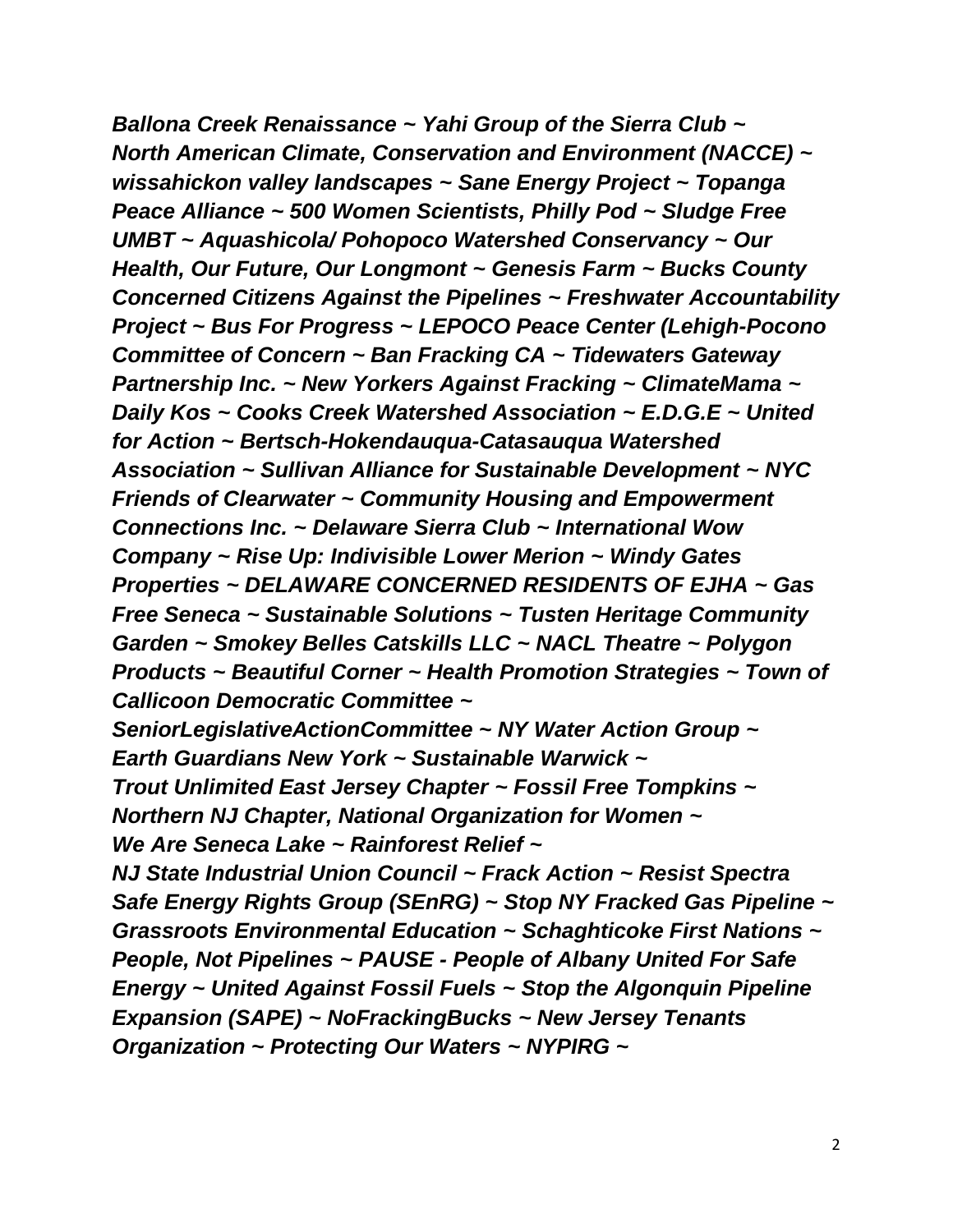*Concerned Burlington Neighbors ~ Stop The Minisink Compressor Station ~ Protect Orange County ~ Dryden Resource Awareness Coalition ~ Concerned Residents of Oxford ~ Sustainable McDonough Compressor Free Franklin ~ 350Brooklyn.org ~ CWA Local 1037 ~ Potter's Farm ~ Schuylkill Pipeline Awareness ~ Green Party of New Jersey ~ Srs. of St. Dominic ~ NJ State Industrial Union Council ~ UD Students for the Environment ~ ShaleshockCNY ~ People for a Healthy Environment, Inc. ~ PeacePartners.org ~ ~ Sierra Club New York City Group ~*

*Pennsylvanians Against Fracking ~ Already Devalued and Devastated Homeowners of Parsippany ~ Green Party of Delaware ~ Earthjustice 350 Philadelphia ~ Lebanon Pipeline Awareness ~ Acupuncture Physical Therapy ~ Vikalicious Jewelry ~ Concerned Citizens of Lebanon County ~ PaForestCoalition.org ~ Chikuba Associates ~ Marcellus Outreach Middlesex ~ WATERSPIRIT ~ Wilmington In Transition ~ Philly Neighborhood Networks ~ Philly Thrive ~ Greenpeace USA*

*#Get2Work ~ Pennsylvania Council of Churches ~ Sisters of St. Dominic ~ Bucks Environmental Action Group ~ New Jersey Citizen Action ~ New Jersey Working Families Alliance ~ Committee Against Plutonium Economics, Delaware – Natural Resources Defense Council ~ Philly Runners Running Club ~ Responsible Drilling Alliance ~ Josh Fox GASLAND*

March 14, 2017

**Commissioners** Delaware River Basin Commission West Trenton, NJ

Dear Commissioners,

We call upon the Delaware River Basin Commission to enact a permanent ban on all gas development, including drilling and fracking, in the Delaware River Watershed.

The Delaware River Basin Commission currently prohibits permitting for natural gas extraction projects in the Delaware River Basin. This prohibition was put in place in May 2010 by the Commission based on the determination that natural gas projects,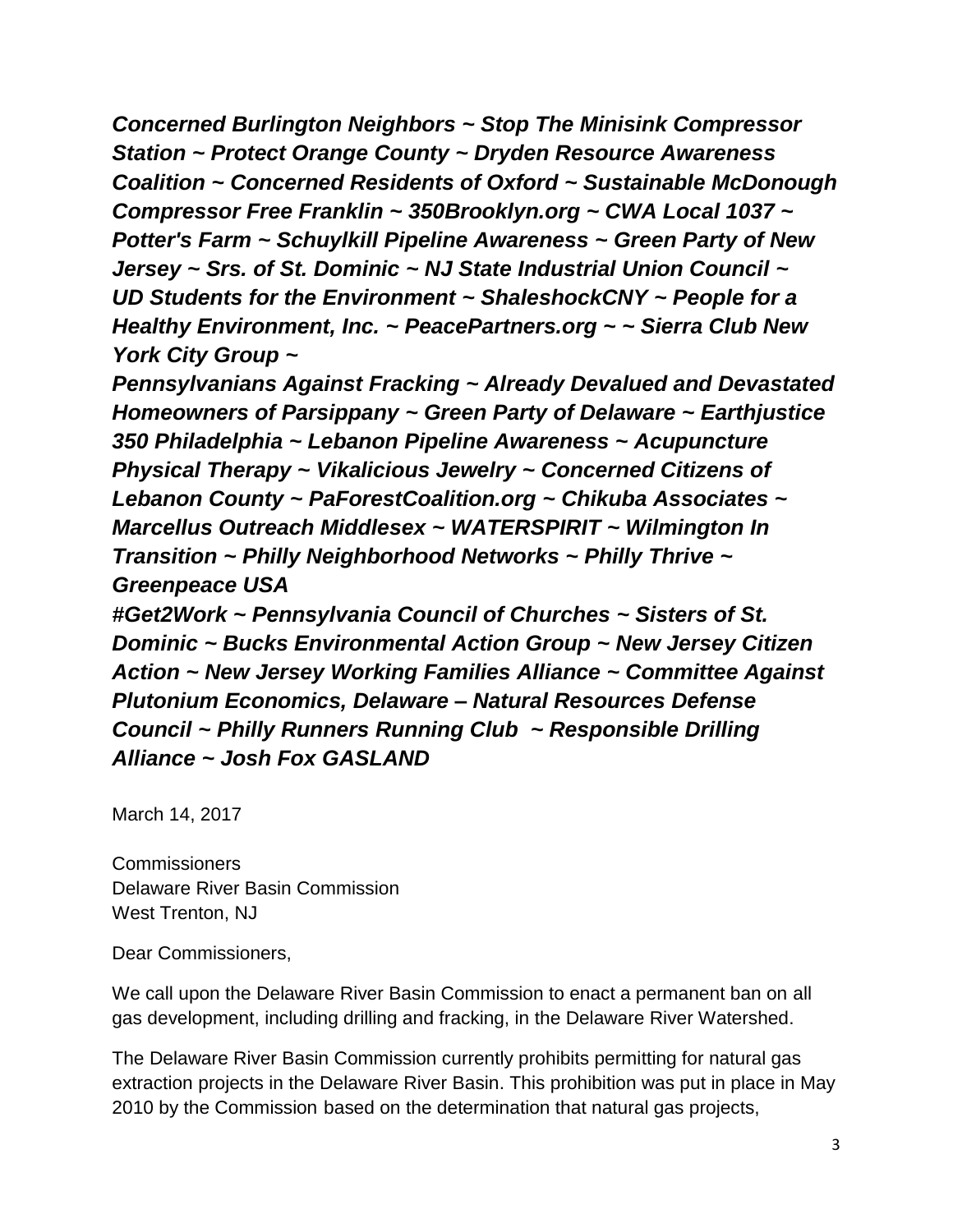individually or cumulatively, will have a substantial impact on the water resources of the Delaware River Watershed.

As the federal-interstate agency formed in 1961 to manage the water resources of the Watershed, the Commission members – the Governors of Pennsylvania, New York, New Jersey, and Delaware and the federal government – represent the public's interests. Chief among the Commission's responsibilities is protecting the water supply of 17 million people, including New York City and Philadelphia.

As you know, the Wild and Scenic Delaware River is classified as Special Protection Waters (SPW) due to exceptionally high water quality and outstanding natural resources with special regulations that protect those resources and maintain the River's exceptional water quality. The entire drainage area that flows to the nontidal Delaware River, which extends from Hancock NY to Trenton NJ, is designated as SPW, and is the longest stretch of anti-degradation waters in the nation. The Commission's mandated protection of these resources provides the foundational authority for the drilling moratorium.

When the commission enacted the moratorium three main concerns were cited – the diminishment of **surface and groundwater**, the release of **pollution**, and the impacts of frack waste disposal.<sup>1</sup> In the intervening years, a substantial body of knowledge has developed demonstrating significant evidence that shale gas development has myriad adverse effects on our water, forest, air, land, public health, property interests, and agriculture, effecting present and future generations.<sup>2</sup>

After exhaustive study, the State of New York prohibited fracking based on environmental and public health analysis. $3$  The NY Department of Health concluded that the overall weight of the evidence demonstrated the likelihood of the occurrence of adverse health outcomes and environmental impacts from fracking could not be prevented, leading to the Governor's decision to ban high volume hydraulic fracturing in the state.

The Commission has not conducted a comprehensive assessment of the cumulative and long-term impacts of shale gas development that illustrates that natural gas development from shale could safely occur within the Delaware River Basin without

 $\overline{\phantom{a}}$ <sup>1</sup><http://www.nj.gov/drbc/programs/natural/>

<sup>&</sup>lt;sup>2</sup> PSE Healthy Energy Library, https://www.zotero.org/groups/pse\_study\_citation\_database/items; See Compendium[, http://concernedhealthny.org/compendium/](http://concernedhealthny.org/compendium/); Delaware Riverkeeper Network, "Unsafe and Unsustainable," http://www.delawareriverkeeper.org/Documents/DRN\_Report\_Unsafe+Unsustainable\_fr.pdf

<sup>&</sup>lt;sup>3</sup> [https://www.google.com/url?sa=t&rct=j&q=&esrc=s&source=web&cd=1&ved=0ahUKEwjD-](https://www.google.com/url?sa=t&rct=j&q=&esrc=s&source=web&cd=1&ved=0ahUKEwjD-4iqidTSAhUT0WMKHaDvDv8QFggkMAA&url=https%3A%2F%2Fwww.health.ny.gov%2Fpress%2Freports%2Fdocs%2Fhigh_volume_hydraulic_fracturing.pdf&usg=AFQjCNEf2InvR1UJGAv7HIJRkwAy8DlAxA&sig2=xfAHESnSojfobq3iyQw-pQ&cad=rja)[4iqidTSAhUT0WMKHaDvDv8QFggkMAA&url=https%3A%2F%2Fwww.health.ny.gov%2Fpress%2Freports%2Fdocs%](https://www.google.com/url?sa=t&rct=j&q=&esrc=s&source=web&cd=1&ved=0ahUKEwjD-4iqidTSAhUT0WMKHaDvDv8QFggkMAA&url=https%3A%2F%2Fwww.health.ny.gov%2Fpress%2Freports%2Fdocs%2Fhigh_volume_hydraulic_fracturing.pdf&usg=AFQjCNEf2InvR1UJGAv7HIJRkwAy8DlAxA&sig2=xfAHESnSojfobq3iyQw-pQ&cad=rja) [2Fhigh\\_volume\\_hydraulic\\_fracturing.pdf&usg=AFQjCNEf2InvR1UJGAv7HIJRkwAy8DlAxA&sig2=xfAHESnSojfobq3iy](https://www.google.com/url?sa=t&rct=j&q=&esrc=s&source=web&cd=1&ved=0ahUKEwjD-4iqidTSAhUT0WMKHaDvDv8QFggkMAA&url=https%3A%2F%2Fwww.health.ny.gov%2Fpress%2Freports%2Fdocs%2Fhigh_volume_hydraulic_fracturing.pdf&usg=AFQjCNEf2InvR1UJGAv7HIJRkwAy8DlAxA&sig2=xfAHESnSojfobq3iyQw-pQ&cad=rja) [Qw-pQ&cad=rja](https://www.google.com/url?sa=t&rct=j&q=&esrc=s&source=web&cd=1&ved=0ahUKEwjD-4iqidTSAhUT0WMKHaDvDv8QFggkMAA&url=https%3A%2F%2Fwww.health.ny.gov%2Fpress%2Freports%2Fdocs%2Fhigh_volume_hydraulic_fracturing.pdf&usg=AFQjCNEf2InvR1UJGAv7HIJRkwAy8DlAxA&sig2=xfAHESnSojfobq3iyQw-pQ&cad=rja)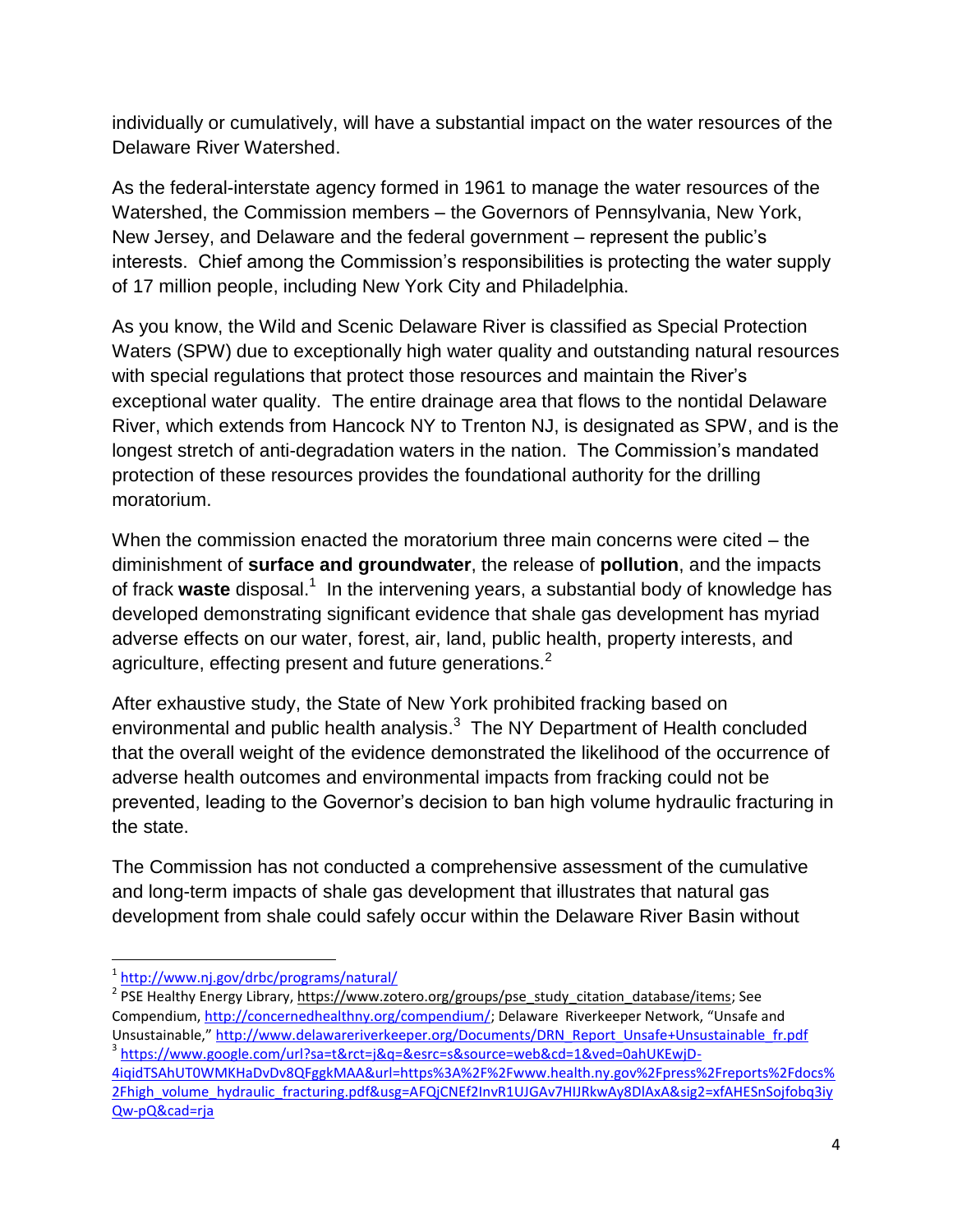degradation of the Watershed's water resources and the essential values of Special Protection Waters. In fact, the evidence supports that shale gas cannot be extracted or developed safely with current technology.

And so we call upon the Delaware River Basin Commission to enact a permanent ban on natural gas development in the Delaware River Watershed for the protection of our water resources (surface, ground and wetland) and to preserve the outstanding and essential values of the Delaware River and its Watershed, for the benefit of all our communities, including generations yet to come.

Submitted by (listed in order of sign-on date):

Delaware Riverkeeper Network

Berks Gas Truth

Sierra Club New Jersey

Catskill Citizens for Safe Energy

Move to Amend-Lower Bucks

Environment New Jersey

Kingwood Township CAP

The River Reporter

Sullivan Area Citizens for Responsible Energy Development (SACRED)

Clean Water Action New Jersey

NJ Highlands Coalition

Potter's Farm

Schuylkill Pipeline Awareness

Friends of the Wissahickon

Sierra Club Atlantic Chapter

Lebanon Pipeline Awareness

Riverkeeper, Inc.

Bethel Concerned Citizens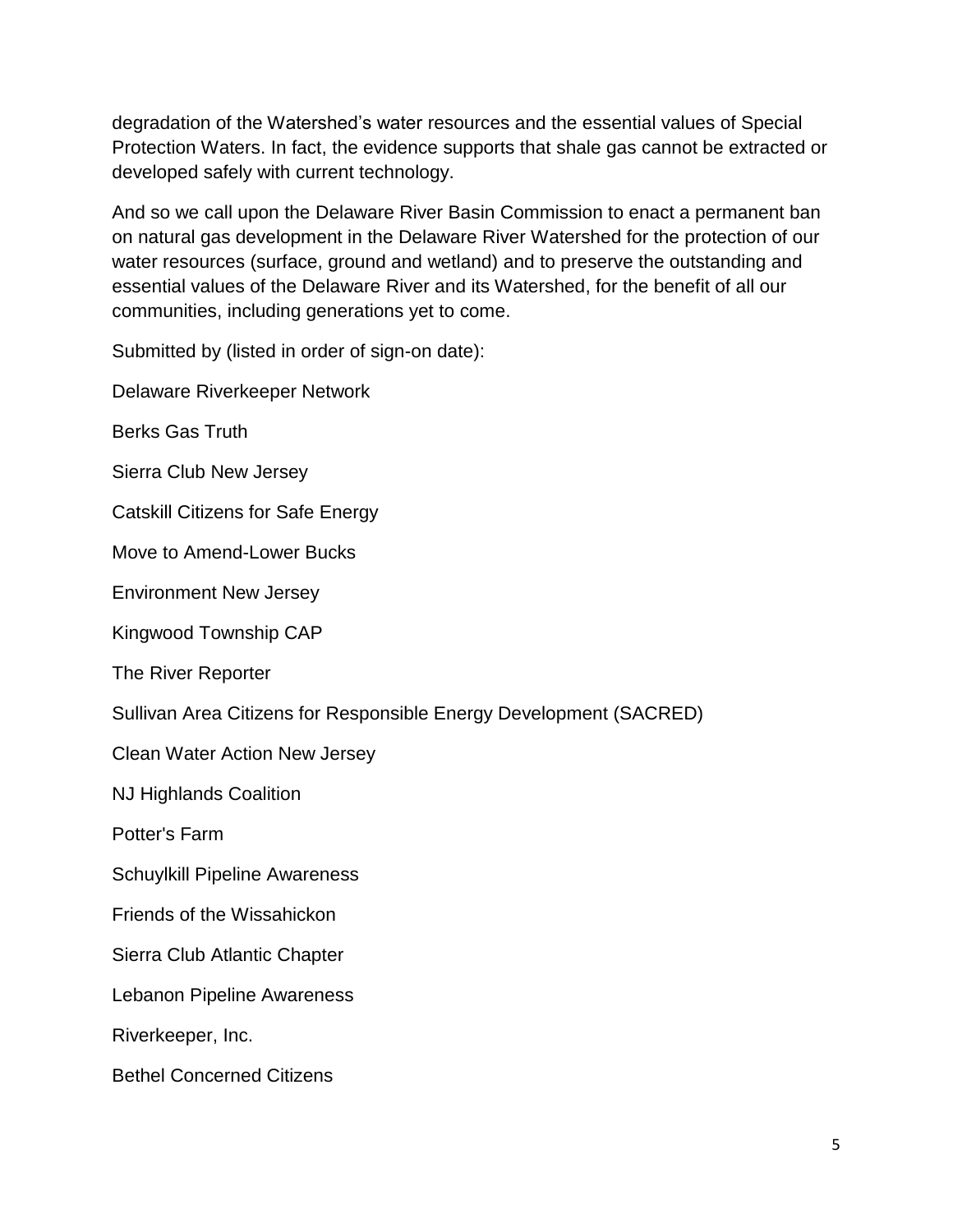Sierra Club PA Chapter Coastal Monmouth Democratic Club Citizens for Oceanfront Preservation New Jersey Highlands Coalition Morris/Sussex/Warren Green Party Green Justice Philly Granny Peace Brigade Food & Water Watch Physicians for Social Responsibility Chesapeake Physicians for Social Responsibility Sierra Club Environmental Advocates of New York Enrprise Strategies Residents Against Compressor Station 206 Catskill Mountainkeeper Citizens United for Renewable Energy (CURE) 350 Bucks County, PA SASD NoFrackingBucks.net Doylestown Democrats Sourland Conservancy 350 NJ Physicians for Social Responsibility- Philadelphia Washington Crossing Audubon Society Clean Water Action Pennsylvania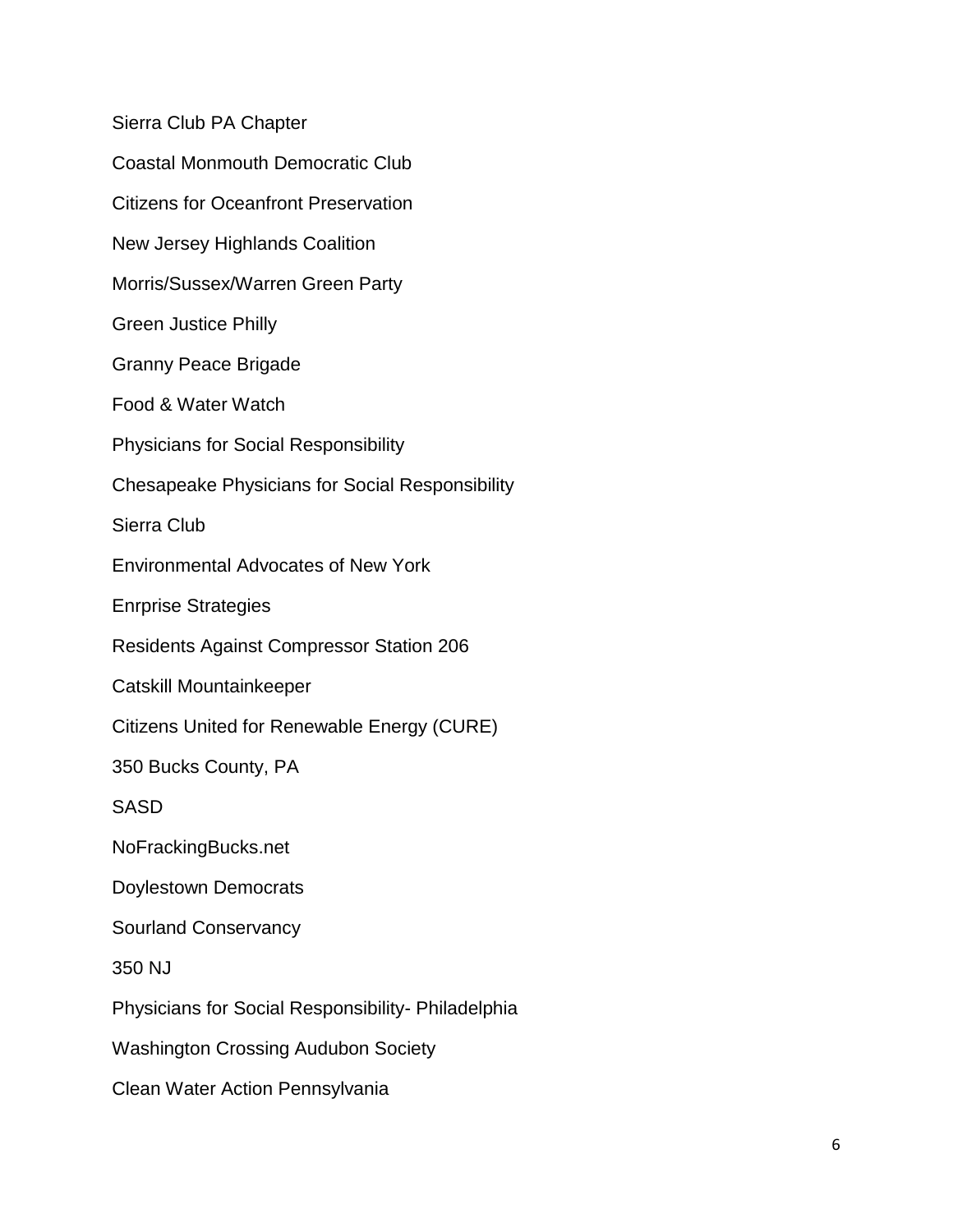Sanford-Oquaga Area Concerned Citizens

Sullivan Alliance for Sustainable Development

**Earthworks** 

Unitarian Universalist Pennsylvania Legislative Advocacy Network

Lambertville City Pipeline Committee

Pennsylvania Council of Churches

Concerned Health Professionals of NY

Catskill Heritage Alliance

Pennsylvania Federation BMWED-Teamsters

Clean Air Council

Philadelphia Chapter of Pennsylvania Interfaith Power & Light (PA IPL)

POWA - Protect Our Water & Air

PA Sierra Club, Southeast Region

Bucks County Green Party

Pennsylvania Alliance for Clean Water and Air

Gas Free Seneca

Damascus Citizens for Sustainability

Delaware County Neighbors

Beyond Extreme Energy

Citizens For Water

NYH2o

Letter of Marque Theater Co.

Strike Anywhere Performance Ensemble

Sierra Club, Southeastern PA Group

Clements Spine Surgery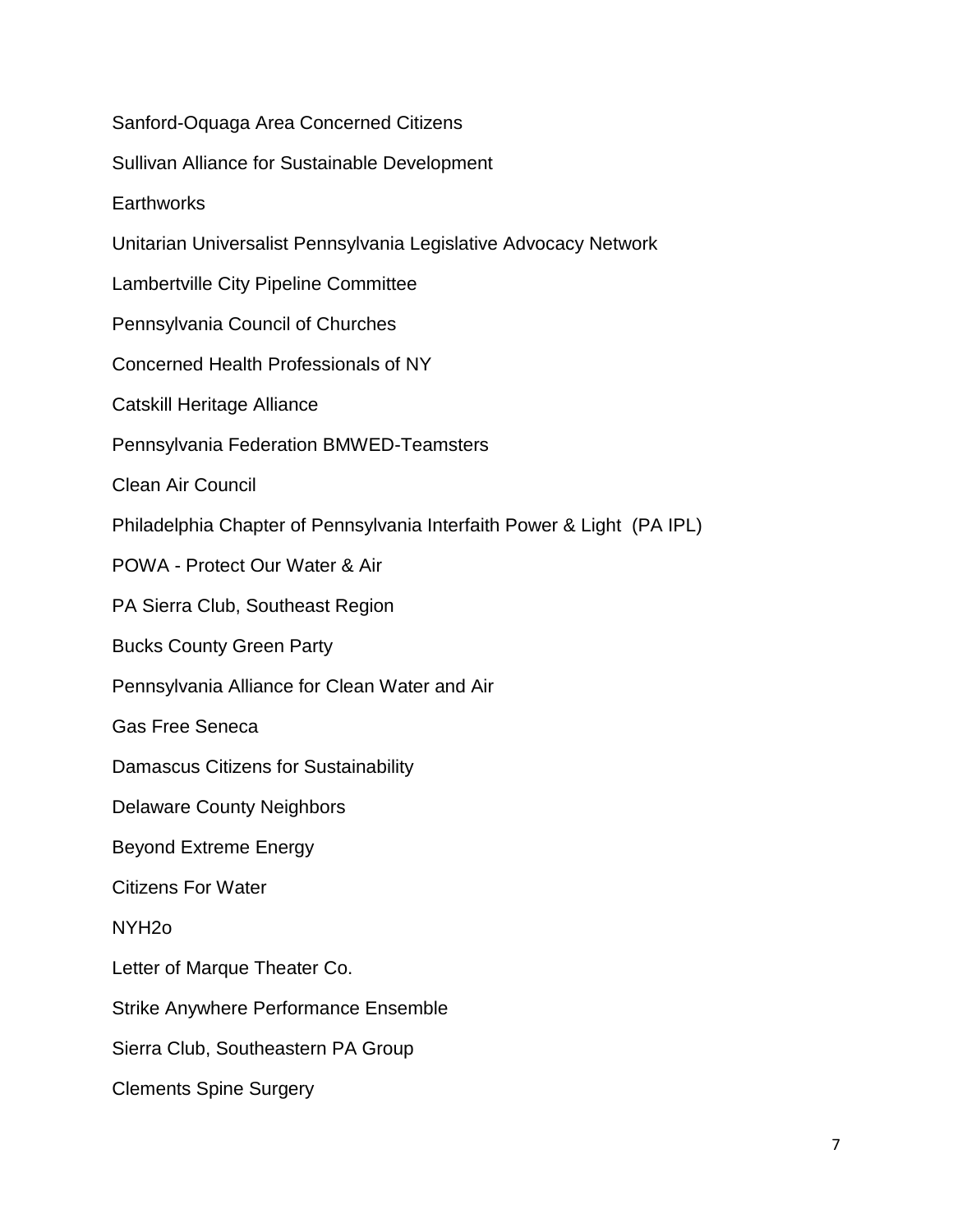Citizens Alliance Upholding a Safe Environment - CAUSE Rootskeeper.org Stewards of the Earth Ballona Creek Renaissance Yahi Group of the Sierra Club North American Climate, Conservation and Environment (NACCE) wissahickon valley landscapes Sane Energy Project Topanga Peace Alliance 500 Women Scientists, Philly Pod Sludge Free UMBT Aquashicola/ Pohopoco Watershed Conservancy Our Health, Our Future, Our Longmont Genesis Farm Bucks County Concerned Citizens Against the Pipelines Freshwater Accountability Project Bus For Progress LEPOCO Peace Center (Lehigh-Pocono Committee of Concern Ban Fracking CA Tidewaters Gateway Partnership Inc. New Yorkers Against Fracking ClimateMama Daily Kos Cooks Creek Watershed Association E.D.G.E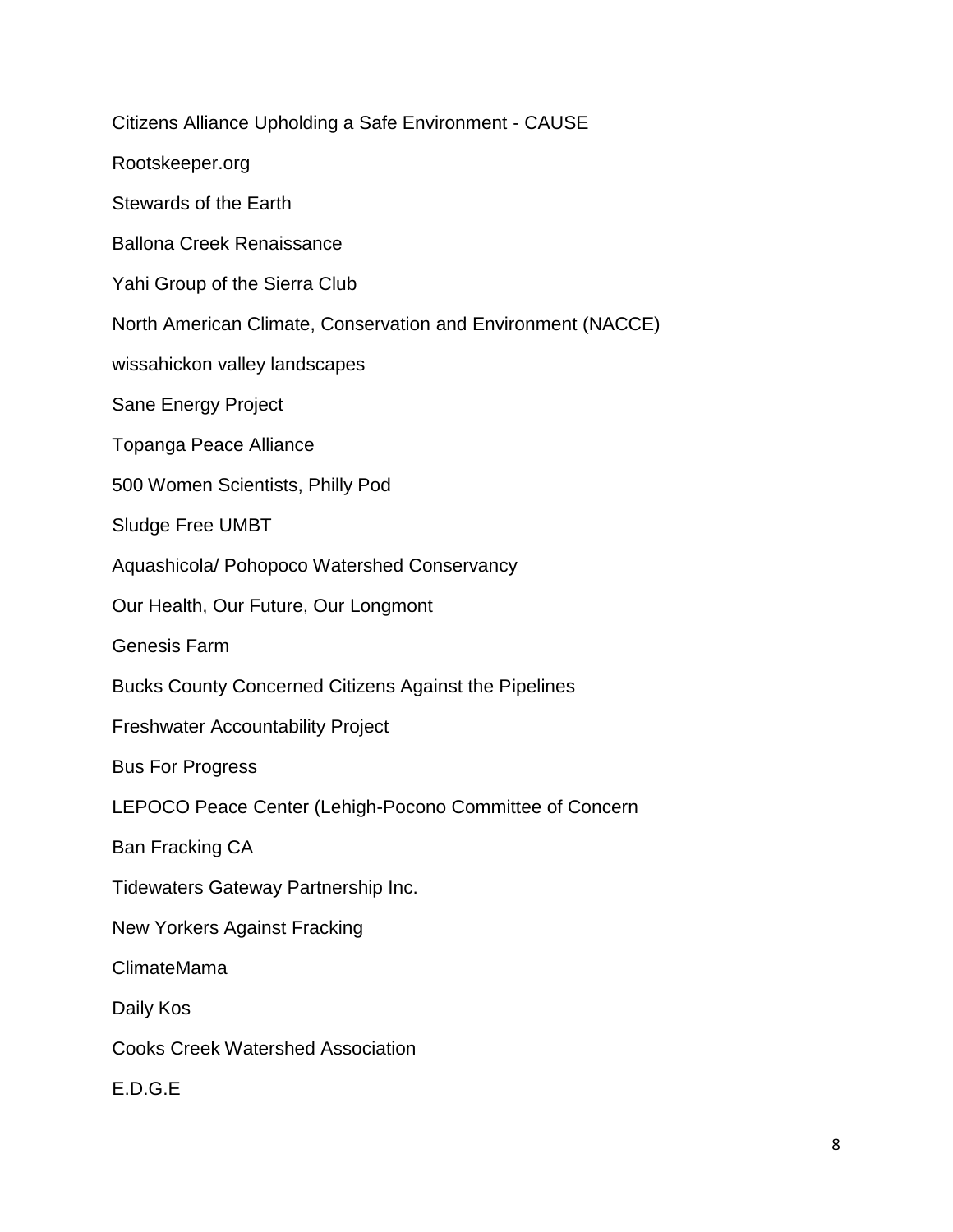United for Action Bertsch-Hokendauqua-Catasauqua Watershed Association Sullivan Alliance for Sustainable Development NYC Friends of Clearwater Community Housing and Empowerment Connections Inc. Delaware Sierra Club International Wow Company Rise Up: Indivisible Lower Merion Windy Gates Properties DELAWARE CONCERNED RESIDENTS OF EJHA Gas Free Seneca Sustainable Solutions Tusten Heritage Community Garden Smokey Belles Catskills LLC NACL Theatre Polygon Products Beautiful Corner Health Promotion Strategies Town of Callicoon Democratic Committee SeniorLegislativeActionCommittee NY Water Action Group Earth Guardians New York Sustainable Warwick Trout Unlimited East Jersey Chapter Fossil Free Tompkins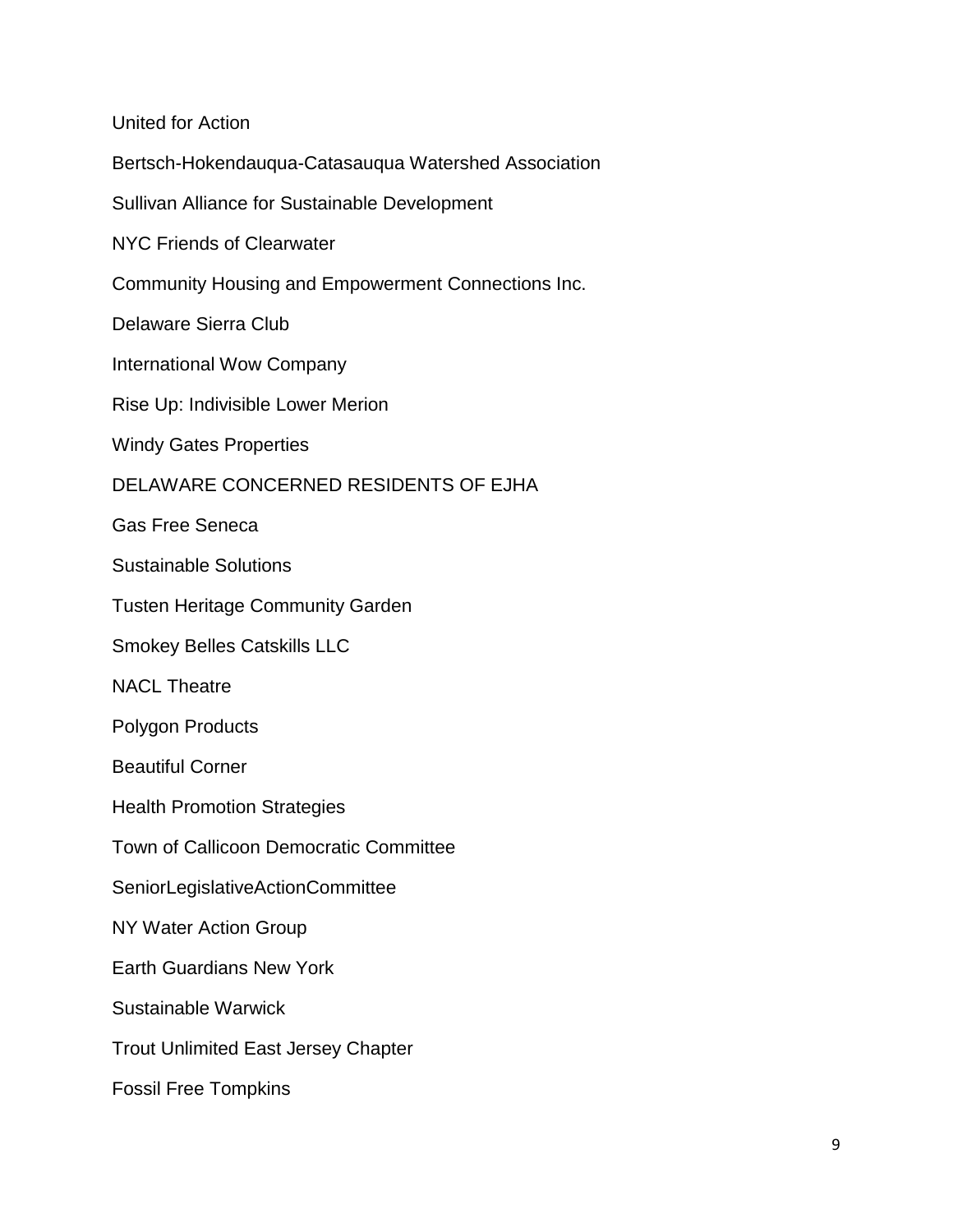Northern NJ Chapter, National Organization for Women We Are Seneca Lake Rainforest Relief NJ State Industrial Union Council Frack Action Resist Spectra Safe Energy Rights Group (SEnRG) Stop NY Fracked Gas Pipeline Grassroots Environmental Education Schaghticoke First Nations People, Not Pipelines PAUSE - People of Albany United For Safe Energy United Against Fossil Fuels Stop the Algonquin Pipeline Expansion (SAPE) NoFrackingBucks New Jersey Tenants Organization Protecting Our Waters NYPIRG Concerned Burlington Neighbors Stop The Minisink Compressor Station Protect Orange County Dryden Resource Awareness Coalition Concerned Residents of Oxford Sustainable McDonough Compressor Free Franklin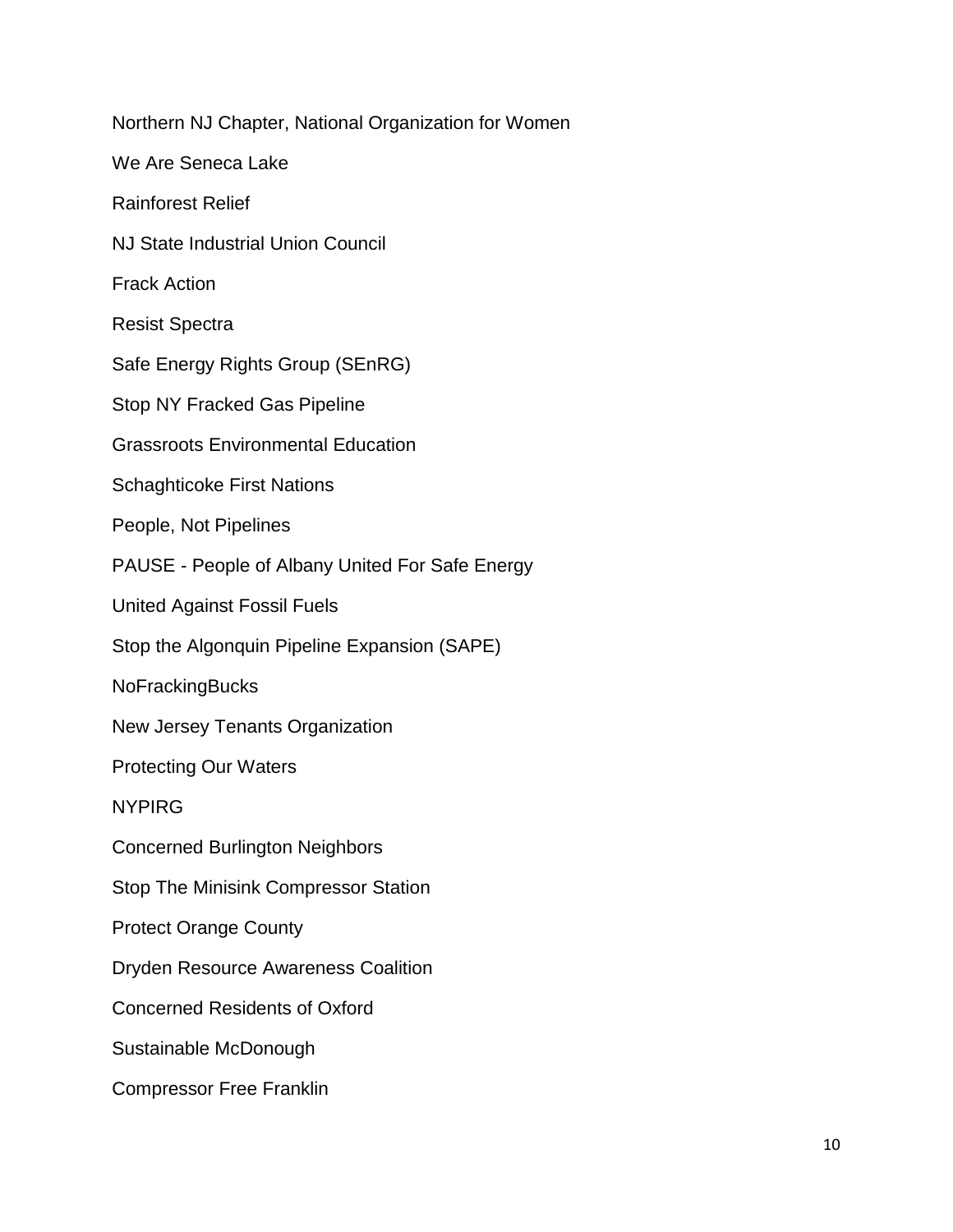350Brooklyn.org CWA Local 1037 Potter's Farm Schuylkill Pipeline Awareness Green Party of New Jersey Srs. of St. Dominic NJ State Industrial Union Council UD Students for the Environment **ShaleshockCNY** People for a Healthy Environment, Inc. PeacePartners.org Sierra Club New York City Group Pennsylvanians Against Fracking Already Devalued and Devastated Homeowners of Parsippany Green Party of Delaware **Earthjustice** 350 Philadelphia Lebanon Pipeline Awareness Acupuncture Physical Therapy Vikalicious Jewelry Concerned Citizens of Lebanon County PaForestCoalition.org Chikuba Associates Marcellus Outreach Middlesex **WATERSPIRIT**